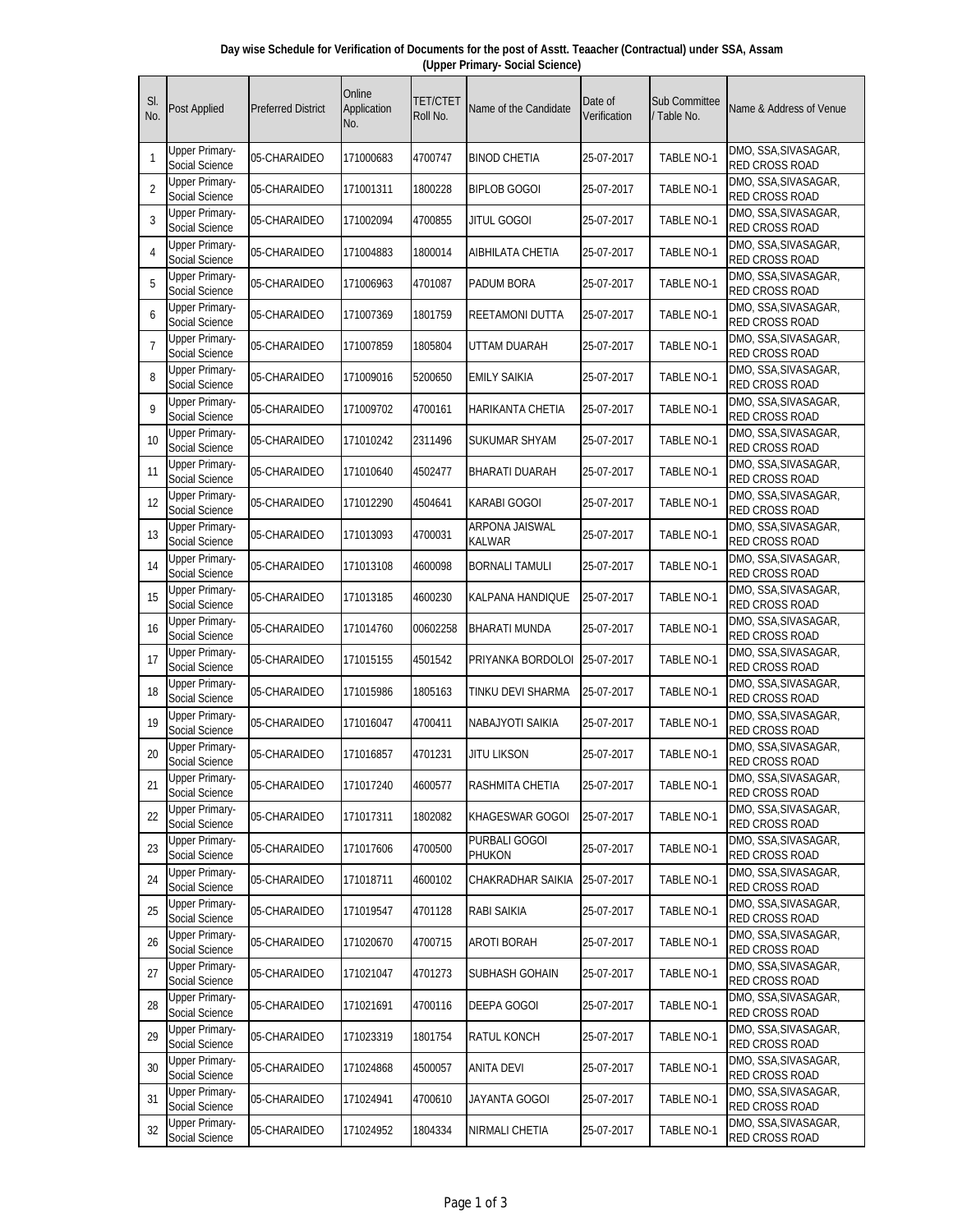| SI.<br>No. | <b>Post Applied</b>                     | <b>Preferred District</b> | Online<br>Application<br>No. | TET/CTET<br>Roll No. | Name of the Candidate                        | Date of<br>Verification | <b>Sub Committee</b><br>Table No. | Name & Address of Venue                       |
|------------|-----------------------------------------|---------------------------|------------------------------|----------------------|----------------------------------------------|-------------------------|-----------------------------------|-----------------------------------------------|
| 33         | Upper Primary-<br>Social Science        | 05-CHARAIDEO              | 171025520                    | 4701099              | POMPY HANDIQUE                               | 25-07-2017              | TABLE NO-1                        | DMO, SSA, SIVASAGAR,<br>RED CROSS ROAD        |
| 34         | <b>Upper Primary-</b><br>Social Science | 05-CHARAIDEO              | 171025765                    | 1804059              | MOUSUMI GOGOI                                | 25-07-2017              | <b>TABLE NO-1</b>                 | DMO, SSA, SIVASAGAR,<br>RED CROSS ROAD        |
| 35         | <b>Upper Primary-</b><br>Social Science | 05-CHARAIDEO              | 171026657                    | 4700197              | JUNMONI DUTTA                                | 25-07-2017              | <b>TABLE NO-1</b>                 | DMO, SSA, SIVASAGAR,<br><b>RED CROSS ROAD</b> |
| 36         | <b>Upper Primary-</b><br>Social Science | 05-CHARAIDEO              | 171028828                    | 4501657              | <b>RASHMI REKHA</b><br><b>DUTTA</b>          | 25-07-2017              | TABLE NO-2                        | DMO, SSA, SIVASAGAR,<br>RED CROSS ROAD        |
| 37         | <b>Upper Primary-</b><br>Social Science | 05-CHARAIDEO              | 171028929                    | 4501179              | <b>MRS MINAKSHI</b><br><b>BORUAH PATMOUT</b> | 25-07-2017              | TABLE NO-2                        | DMO, SSA, SIVASAGAR,<br><b>RED CROSS ROAD</b> |
| 38         | <b>Upper Primary-</b><br>Social Science | 05-CHARAIDEO              | 171029068                    | 4600126              | <b>DIBAKAR GOGOI</b>                         | 25-07-2017              | TABLE NO-2                        | DMO, SSA, SIVASAGAR,<br>RED CROSS ROAD        |
| 39         | <b>Upper Primary-</b><br>Social Science | 05-CHARAIDEO              | 171029584                    | 4700429              | NILAKSHI BORGOHAIN                           | 25-07-2017              | TABLE NO-2                        | DMO, SSA, SIVASAGAR,<br>RED CROSS ROAD        |
| 40         | <b>Upper Primary-</b><br>Social Science | 05-CHARAIDEO              | 171030378                    | 4700414              | NAMITA BORAH                                 | 25-07-2017              | TABLE NO-2                        | DMO, SSA, SIVASAGAR,<br>RED CROSS ROAD        |
| 41         | <b>Upper Primary-</b><br>Social Science | 05-CHARAIDEO              | 171030689                    | 4700451              | PANKAJ KALITA                                | 25-07-2017              | TABLE NO-2                        | DMO, SSA, SIVASAGAR,<br><b>RED CROSS ROAD</b> |
| 42         | <b>Upper Primary-</b><br>Social Science | 05-CHARAIDEO              | 171031992                    | 4700504              | PUSPA GOGOI<br><b>POHUCHUNGI</b>             | 25-07-2017              | TABLE NO-2                        | DMO, SSA, SIVASAGAR,<br>RED CROSS ROAD        |
| 43         | <b>Upper Primary-</b><br>Social Science | 05-CHARAIDEO              | 171032857                    | 4700472              | PORY BORUAH<br>MOHAN                         | 25-07-2017              | TABLE NO-2                        | DMO, SSA, SIVASAGAR,<br><b>RED CROSS ROAD</b> |
| 44         | <b>Upper Primary-</b><br>Social Science | 05-CHARAIDEO              | 171033235                    | 4700372              | <b>MRS ASHA NEWAR</b>                        | 25-07-2017              | TABLE NO-2                        | DMO, SSA, SIVASAGAR,<br>RED CROSS ROAD        |
| 45         | <b>Upper Primary-</b><br>Social Science | 05-CHARAIDEO              | 171033469                    | 4700522              | RIMPY DEY                                    | 25-07-2017              | TABLE NO-2                        | DMO, SSA, SIVASAGAR,<br>RED CROSS ROAD        |
| 46         | <b>Upper Primary-</b><br>Social Science | 05-CHARAIDEO              | 171033537                    | 2604598              | MAYUR RANJAN NEOG 25-07-2017                 |                         | TABLE NO-2                        | DMO, SSA, SIVASAGAR,<br><b>RED CROSS ROAD</b> |
| 47         | Upper Primary-<br>Social Science        | 05-CHARAIDEO              | 171033604                    | 2603970              | <b>RUPJYOTI</b><br>ARANDHARA                 | 25-07-2017              | TABLE NO-2                        | DMO, SSA, SIVASAGAR,<br><b>RED CROSS ROAD</b> |
| 48         | <b>Upper Primary-</b><br>Social Science | 05-CHARAIDEO              | 171033641                    | 4500657              | KAKU BURAGOHAIN                              | 25-07-2017              | TABLE NO-2                        | DMO, SSA, SIVASAGAR,<br><b>RED CROSS ROAD</b> |
| 49         | <b>Upper Primary-</b><br>Social Science | 05-CHARAIDEO              | 171034893                    | 00501354             | SIMI BORGOHAIN                               | 25-07-2017              | TABLE NO-2                        | DMO, SSA, SIVASAGAR,<br><b>RED CROSS ROAD</b> |
| 50         | Upper Primary-<br>Social Science        | 05-CHARAIDEO              | 171035606                    | 4700219              | <b>KESHOB GOGOI</b>                          | 25-07-2017              | TABLE NO-2                        | DMO, SSA, SIVASAGAR,<br><b>RED CROSS ROAD</b> |
| 51         | <b>Upper Primary-</b><br>Social Science | 05-CHARAIDEO              | 171035982                    | 4700167              | JAHNABI BORAH                                | 25-07-2017              | TABLE NO-2                        | DMO, SSA, SIVASAGAR,<br>RED CROSS ROAD        |
| 52         | <b>Upper Primary-</b><br>Social Science | 05-CHARAIDEO              | 171035990                    | 4700039              | BALIN KONWAR                                 | 25-07-2017              | TABLE NO-2                        | DMO, SSA, SIVASAGAR,<br>RED CROSS ROAD        |
| 53         | <b>Upper Primary-</b><br>Social Science | 05-CHARAIDEO              | 171036141                    | 1801662              | <b>PULIN GOGOI</b>                           | 25-07-2017              | TABLE NO-2                        | DMO, SSA, SIVASAGAR,<br>RED CROSS ROAD        |
| 54         | <b>Upper Primary-</b><br>Social Science | 05-CHARAIDEO              | 171036521                    | 4700648              | TARUN BORAH                                  | 25-07-2017              | TABLE NO-2                        | DMO, SSA, SIVASAGAR,<br>RED CROSS ROAD        |
| 55         | <b>Upper Primary-</b><br>Social Science | 05-CHARAIDEO              | 171036778                    | 1803167              | <b>DEVAJIT BEZ</b>                           | 25-07-2017              | TABLE NO-2                        | DMO, SSA, SIVASAGAR,<br><b>RED CROSS ROAD</b> |
| 56         | <b>Upper Primary-</b><br>Social Science | 05-CHARAIDEO              | 171036974                    | 4502555              | <b>BOBY GOGOI</b>                            | 25-07-2017              | TABLE NO-2                        | DMO, SSA, SIVASAGAR,<br>RED CROSS ROAD        |
| 57         | <b>Upper Primary-</b><br>Social Science | 05-CHARAIDEO              | 171038142                    | 4700423              | NAYANMONI KONWAR<br><b>BORAH</b>             | 25-07-2017              | TABLE NO-2                        | DMO, SSA, SIVASAGAR,<br>RED CROSS ROAD        |
| 58         | <b>Upper Primary-</b><br>Social Science | 05-CHARAIDEO              | 171038686                    | 4700149              | <b>GEETA TALUKDAR</b>                        | 25-07-2017              | TABLE NO-2                        | DMO, SSA, SIVASAGAR,<br>RED CROSS ROAD        |
| 59         | <b>Upper Primary-</b><br>Social Science | 05-CHARAIDEO              | 171038935                    | 1802113              | SRI PRASHANNA<br>GOGOI                       | 25-07-2017              | TABLE NO-2                        | DMO, SSA, SIVASAGAR,<br><b>RED CROSS ROAD</b> |
| 60         | <b>Upper Primary-</b><br>Social Science | 05-CHARAIDEO              | 171040090                    | 4700238              | LAMBUDAR BAILUNG                             | 25-07-2017              | TABLE NO-2                        | DMO, SSA, SIVASAGAR,<br>RED CROSS ROAD        |
| 61         | <b>Upper Primary-</b><br>Social Science | 05-CHARAIDEO              | 171041048                    | 4701293              | UTPAL BHADHARA                               | 25-07-2017              | TABLE NO-2                        | DMO, SSA, SIVASAGAR,<br>RED CROSS ROAD        |
| 62         | <b>Upper Primary-</b><br>Social Science | 05-CHARAIDEO              | 171041188                    | 4500857              | GAYATRI PHUKON                               | 25-07-2017              | TABLE NO-2                        | DMO, SSA, SIVASAGAR,<br>RED CROSS ROAD        |
| 63         | <b>Upper Primary-</b><br>Social Science | 05-CHARAIDEO              | 171041290                    | 1800784              | <b>KARABI CHUTIA</b>                         | 25-07-2017              | TABLE NO-2                        | DMO, SSA, SIVASAGAR,<br>RED CROSS ROAD        |
| 64         | <b>Upper Primary-</b><br>Social Science | 05-CHARAIDEO              | 171042087                    | 4700347              | <b>MONTU GOHAIN</b>                          | 25-07-2017              | TABLE NO-2                        | DMO, SSA, SIVASAGAR,<br>RED CROSS ROAD        |
| 65         | <b>Upper Primary-</b><br>Social Science | 05-CHARAIDEO              | 171042133                    | 4700612              | KIRAN KRISHNA<br>GOGOI                       | 25-07-2017              | TABLE NO-2                        | DMO, SSA, SIVASAGAR,<br>RED CROSS ROAD        |